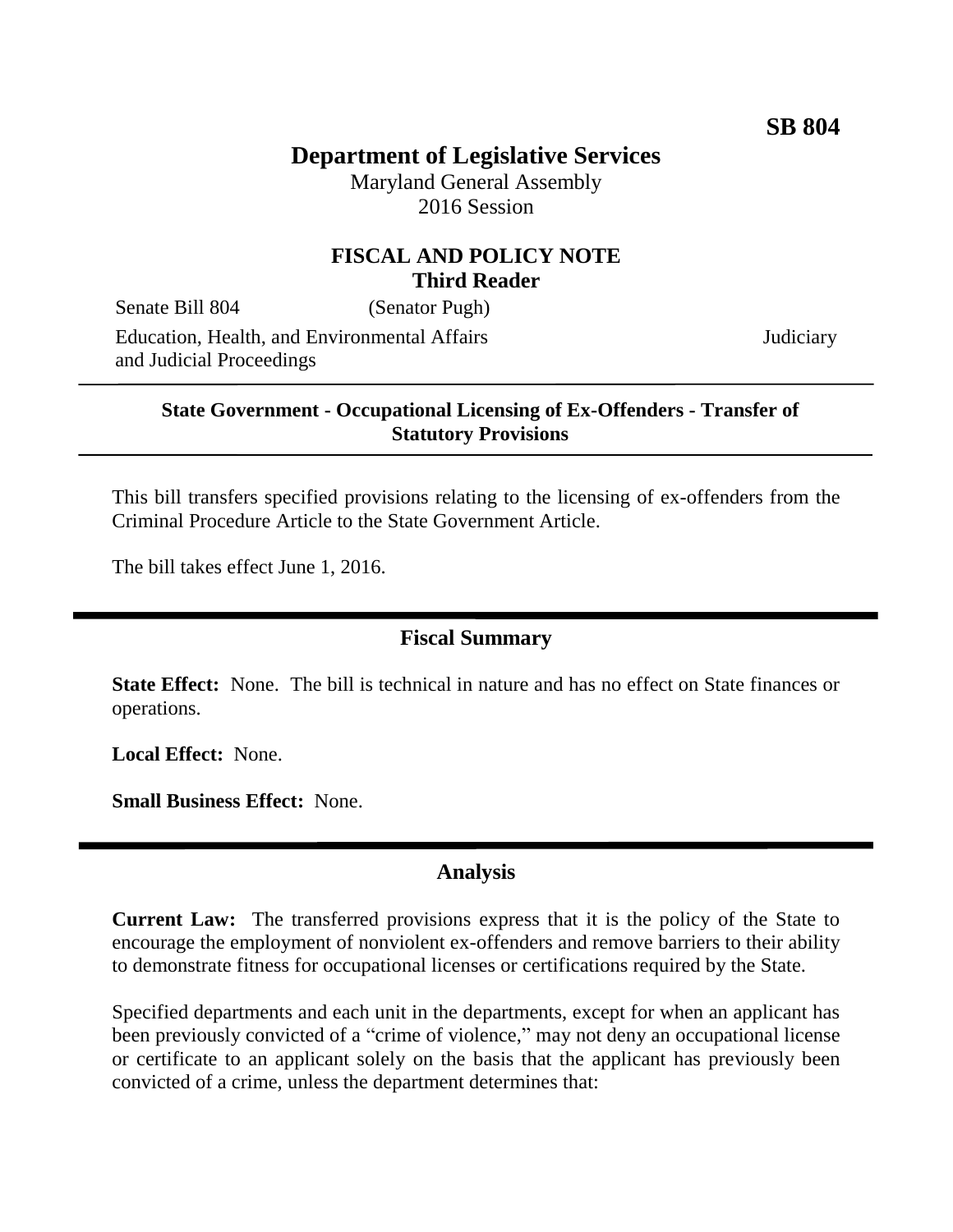- there is a direct relationship between the applicant's previous conviction and the specific occupational license or certificate sought; or
- the issuance of the license or certificate would involve an unreasonable risk to property or to the safety or welfare of specific individuals or the general public.

In making the determination above, the department must consider:

- the policy of the State regarding employment of nonviolent ex-offenders;
- the specific duties and responsibilities required of a licensee or certificate holder;
- whether the applicant's previous conviction has any impact on the applicant's fitness or ability to perform the duties and responsibilities authorized by the license or certificate;
- the age of the applicant at the time of the conviction and the amount of time that has elapsed since the conviction;
- the seriousness of the offense for which the applicant was convicted;
- other information provided by the applicant or on the applicant's behalf with regard to the applicant's rehabilitation and good conduct; and
- the legitimate interest of the department in protecting property and the safety and welfare of specific individuals or the general public.

The specified departments are the Maryland Department of Agriculture; Maryland Department of the Environment; Department of Health and Mental Hygiene; Department of Human Resources; Department of Labor, Licensing, and Regulation; and Department of Public Safety and Correctional Services and each unit in the departments.

State law defines 24 distinct "crimes of violence," including murder, rape, and child abuse in the first degree.

**Background:** The specified departments issue a wide array of occupational and professional licenses across the full spectrum of industries – from home improvement contractors to nurses to well drillers. The transferred provisions were enacted by Chapter 686 of 2009.

## **Additional Information**

**Prior Introductions:** None.

**Cross File:** None.

SB 804/ Page 2